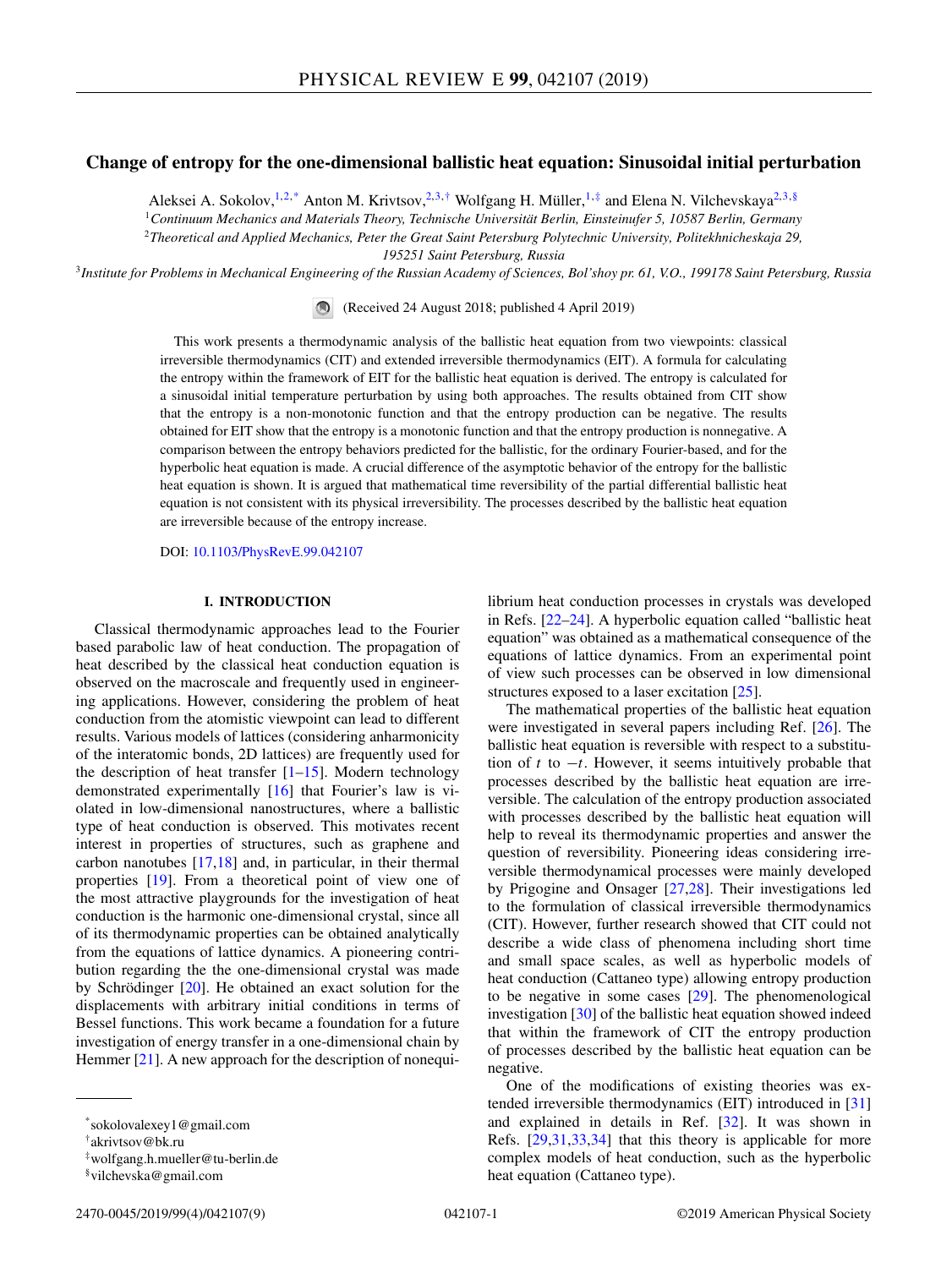<span id="page-1-0"></span>The aim of this work is to consider the ballistic heat equation within the framework of EIT, to obtain general formulas, which allow us to calculate the entropy for this model, to consider the particular problem of a sinusoidal initial temperature perturbation, and to compare the results obtained by CIT and EIT for the ballistic heat equation and hyperbolic and classical heat conduction equations.

## **II. MODELS OF HEAT CONDUCTION**

If the heat capacity at a constant volume  $c_V$  does not depend on time, the energy balance equation reads

$$
\rho c_V \dot{T} = -h',\tag{1}
$$

where  $\rho$  is the density, *T* is the temperature and *h* is the heat flux, and the dot () and the dash ()' denote temporal and spatial derivatives, respectively. In this paper we are going to analyze three models of heat conduction.

*a. The classical heat equation:*

$$
\dot{T} = \alpha T'',\tag{2}
$$

where  $\alpha = \frac{\kappa}{\rho c_V}$  is the coefficient of thermal diffusivity,  $\kappa$  is the coefficient of thermal conductivity. Equation (2) is obtained on the basis of Fourier's law:

$$
h = -\kappa T'.\tag{3}
$$

*b. Hyperbolic equation (Maxwell-Cattaneo-Vernotte type):*

$$
\ddot{T} + \frac{1}{\tau}\dot{T} = \frac{\alpha}{\tau}T'',\tag{4}
$$

where  $\tau$  is the relaxation time. It was obtained by introducing a heat flux relaxation term to Eq.  $(3)$  [\[29\]](#page-7-0):

$$
\dot{h} + \frac{1}{\tau}h = -\frac{\kappa}{\tau}T'.
$$
 (5)

*c. The ballistic heat equation [\[22\]](#page-7-0):*

$$
\ddot{T} + \frac{1}{t}\dot{T} = c^2 T'',\tag{6}
$$

where  $c$  is the speed of sound,  $t$  is the time passed from the moment of the instantaneous heat perturbation. The corresponding equation for the heat flux reads

$$
\dot{h} + \frac{1}{t}h = -\rho k_B c^2 T'.
$$
\n(7)

Equation  $(6)$  was first derived in Ref.  $[22]$  from the equations of lattice dynamics of a one-dimensional crystal with nearest neighbor linear force interaction:

$$
\ddot{q}_i = \omega_e^2 (q_{i-1} - 2q_i + q_{i+1}), \quad \omega_e \stackrel{\text{def}}{=} \sqrt{\frac{C}{m}}, \quad (8)
$$

where  $q_i$  is the displacement of the particle with index *i*, *C* is the interatomic bond stiffness, and *m* is the particle mass.

The following initial conditions are considered:

$$
q_i|_{t=0} = 0, \quad \dot{q}_i|_{t=0} = \sigma(x)\rho_i,\tag{9}
$$

where  $\rho_i$  are independent random variables with zero expectation and unit variance;  $\sigma$  is the variance of the initial particle velocity. The variance is a slowly changing function of the spatial coordinate  $x = ia$ , where *a* is the initial distance between neighboring particles.

The following definitions of the kinetic temperature and the heat flux were used for the derivation:

$$
k_B T = m \langle \dot{q}_i \rangle^2, \quad h = \frac{1}{2} C \langle (q_i - q_{i+1}) (\dot{q}_i - \dot{q}_{i+1}) \rangle, \quad (10)
$$

where  $\langle \rangle$  denotes the expectation value. According to the Dulong-Petit law for a one-dimensional system, Boltzmann's coefficient  $k_B$  at the right hand side of Eq. (7) is the specific heat capacity of the one-dimensional crystal at a constant volume *cV* .

The classical heat equation Eq.  $(2)$  is solved in combination with the following initial condition:

$$
T|_{t=0} = \theta_0(x). \tag{11}
$$

Equations  $(4)$  and  $(6)$  are to be solved by using the initial conditions:

$$
T|_{t=0} = \theta_0(x), \quad h|_{t=0} = 0. \tag{12}
$$

According to Eq. (1) the above condition for the heat flux is equivalent to

$$
\dot{T}|_{t=0} = 0. \tag{13}
$$

The hyperbolic Eq. (4) and the ballistic heat Eq. (6) have similar forms and a somewhat similar behavior (e.g., a finite velocity of the heat front propagation). For the ballistic heat Eq. (6) the speed of heat propagation is the speed of sound of the medium,  $c = \omega_e a$  [\[22\]](#page-7-0). For the hyperbolic heat Eq. (4) the speed of heat propagation is  $c_{\text{MCV}}^2 = \alpha/\tau$  [\[35\]](#page-8-0).

However, there is a significant difference between these two equations: the material constant  $\tau$  is replaced in the ballistic heat equation by the physical time, *t* [\[22\]](#page-7-0).

From the form of Eq.  $(6)$  it seems that it has a singularity. However, when Eq. (6) is solved together with the initial conditions Eqs.  $(12)$  and  $(13)$ , the singularity is absent, which is confirmed by the general analytical solution  $[36]$ :

$$
T(x,t) = \frac{1}{2\pi} \int_0^{2\pi} \theta_0(x + ct \cos p) dp
$$
 (14)

and solutions of the particular initial problems [\[26\]](#page-7-0).

We note that the exact solution for the atomic velocities and displacements (see Refs.  $[20,21]$ ) of the Eq.  $(8)$  predicts an infinite speed of signal propagation, while the ballistic equation (6) describes a propagation of temperature at a finite speed, *c*. This difference is due to the fact that Eq. (6) is obtained from Eq. (8) by using continualization and coarse graining in space [\[22\]](#page-7-0).

Also note that Eq. (6) describes ballistic heat conduction and does not describe a transition from ballistic to diffusive regimes. It is known that the ballistic heat transport occurs when phonons can propagate without scattering. It happens when the size of the system is comparable to the mean-free path of the carriers. In this case the thermal conductivity is size dependent. However, in a harmonic one-dimensional chain the phonon mean free path is infinite [\[29\]](#page-7-0) and no phonon-phonon, phonon-impurity, or phonon-boundary scattering occurs. Thus, the ballistic heat Eq. (6) has no size effect and contains only one parameter—the speed of sound in the medium *c*.

In this paper we will consider and compare the entropy for the models described above, namely: Fourier's heat equation,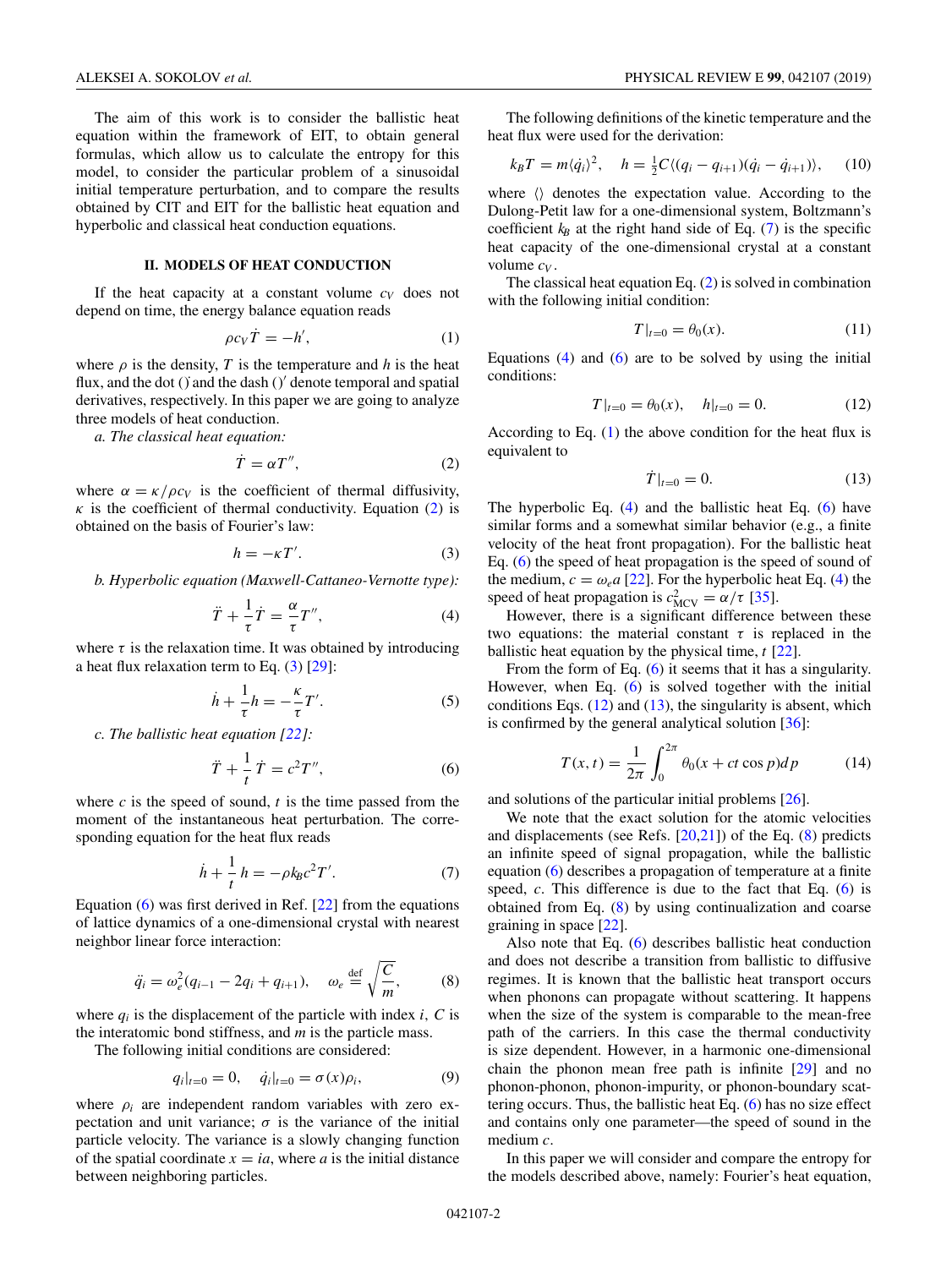<span id="page-2-0"></span>a phenomenological model which describes heat conduction at the macroscale; the hyperbolic heat equation, a modification of the previous one taking into account wave properties of the heat propagation; and the ballistic heat equation, which is obtained as a direct consequence of the lattice dynamics and is fully based on the wave processes in the crystal lattice.

### **III. ENTROPY INEQUALITY FOR THE BALLISTIC HEAT EQUATION**

The formalism of CIT is based on the hypothesis of local equilibrium. It postulates [\[29\]](#page-7-0) that a thermodynamic system can be divided into a number of microscopic cells, each of which can be treated like a macroscopic system in equilibrium. In each cell the state variables remain uniform but they can change from cell to cell [\[37\]](#page-8-0). They can also change with time so that they finally depend continuously on space and time coordinates,  $(x, t)$  [\[29\]](#page-7-0). Following Ref. [\[30\]](#page-7-0) we consider in this work thermal perturbations only without the presence of mechanical motion. It means that the set of state variables is narrowed down to the specific internal energy, *u*, only. That leads us to the following form of a *Gibbs relation* [\[29\]](#page-7-0):

$$
ds = \frac{1}{T} du,\t\t(15)
$$

where *s* is the specific entropy. However, models taking the independent character of fluxes into account, turn out to be inconsistent with approaches of CIT [\[29,30\]](#page-7-0). EIT introduced a way to avoid contradictions by considering new state variables among the set of basic independent variables. Let us demonstrate this approach when applied to the ballistic heat Eq. [\(6\)](#page-1-0). We assume that the entropy depends not only on the internal energy but also on the heat flux, *h* (in particular the entropy depends on  $h^2$  because it is independent of the heat flux direction) [\[29,31\]](#page-7-0):

$$
s = s(u, h^2) \Rightarrow \dot{s} = \frac{\partial s}{\partial u}\dot{u} + 2\frac{\partial s}{\partial h^2}\dot{h}h.
$$
 (16)

Let us write the Clausius-Duhem inequality in general form [\[29,30,](#page-7-0)[38\]](#page-8-0):

$$
\rho(T\dot{s} - \dot{u}) - \frac{hT'}{T} \ge 0.
$$
\n(17)

As shown in Ref. [\[30\]](#page-7-0) the substitution of the second relation in Eq.  $(16)$  into the inequality Eq.  $(17)$  yields

$$
\rho \left( T \frac{\partial s}{\partial u} - 1 \right) \dot{u} + h \left( 2 \rho T \frac{\partial s}{\partial h^2} \dot{h} - \frac{T'}{T} \right) \geq 0. \tag{18}
$$

It is assumed in Refs. [\[29](#page-7-0)[,39\]](#page-8-0) that arbitrary energy supplies keep the balance of energy satisfied. Thus, the balance law does not impose constraints on  $\dot{u}$ . Therefore, in Eq. (18)  $\dot{u}$ can take arbitrary independent values. Thus, to guarantee that Eq.  $(18)$  is satisfied, it follows that

$$
\frac{\partial s}{\partial u} = \frac{1}{T} h \left( 2\rho T^2 \frac{\partial s}{\partial h^2} \dot{h} - T' \right) \ge 0.
$$
 (19)

The relations Eqs.  $(19)$  were discussed in previous work [\[30\]](#page-7-0).

Let us now consider the second inequality in Eq. (19) in context with the equation of ballistic thermal conductivity Eq. [\(6\)](#page-1-0). By expressing  $T'$  with the first equation from Eq. [\(7\)](#page-1-0) and then substituting it into the inequality from Eq. (19) we obtain

$$
hh\left(2\rho^2 k_B T^2 c^2 \frac{\partial s}{\partial h^2} + 1\right) + \frac{h^2}{t} \geqslant 0. \tag{20}
$$

To keep this inequality satisfied for any values of  $\dot{h}$ , the first term must be zero. Therefore,

$$
\frac{\partial s}{\partial h^2} = -\frac{1}{2\rho^2 c^2 c_V T^2}.
$$
 (21)

By substituting the first relation from Eq. (19) and the relation Eq.  $(21)$  into Eq.  $(16)$  yields

$$
\dot{s} = \frac{1}{T}\dot{u} - \frac{1}{\rho^2 c^2 c_V T^2} h \dot{h} = \dot{s}_{eq}(u) + \dot{s}_{ne}(h),
$$
  

$$
\dot{s}_{eq} = \frac{1}{T}\dot{u}, \quad \dot{s}_{ne} = -\frac{1}{\rho^2 c^2 c_V T^2} h \dot{h},
$$
 (22)

and as a differential, as an analogy to Eq. (15),

$$
ds = \frac{1}{T} du - \frac{1}{\rho^2 c^2 c_V T^2} h dh,
$$
 (23)

where *s*eq is the equilibrium part of the entropy change, which depends only on the specific internal energy, and *s*ne is the nonequilibrium part, which is dependent on the heat flux.

Thus, by considering additional parameters of state (heat flow), one can avoid contradictions leading to a violation of the second law when using the formulation of CIT. At the same time, the fact that heat can flow from cold to hot, which is observed for the ballistic heat Eq. [\(6\)](#page-1-0), is not paradoxical, because it is caused by the inertia of the process under consideration.

Let us suppose that the temperature deviations are small. Then the heat capacity at constant volume,  $c_V$ , can be considered to be constant. By postulating further that the internal energy is a function of temperature we obtain

$$
du = c_V dT. \tag{24}
$$

By taking into account Eq.  $(24)$ , the relations Eqs.  $(15)$  and (22) have the following differential form:

$$
\dot{s}_{\text{CIT}} = c_V \frac{\dot{T}}{T},\tag{25}
$$

$$
\dot{s}_{\text{EIT}} = c_V \frac{\dot{T}}{T} - \frac{1}{\rho^2 c^2 c_V T^2} h \dot{h}.
$$
 (26)

The functions describing the temperature  $T(x, t)$  and the heat flux  $h(x, t)$  are obtained as solutions of the Eqs. [\(2\)](#page-1-0)–[\(7\)](#page-1-0). Then by integrating Eqs.  $(25)$  and  $(26)$  the corresponding entropies are found.

### **IV. SINUSOIDAL INITIAL HEAT PERTURBATION**

We now present an application of the relations for the entropy in the CIT approach Eq. (25) and in the EIT approach Eq. (26). To this end consider a sinusoidal initial temperature distribution in an infinite adiabatic one-dimensional system of the form

$$
\theta_0(x) = \delta T \cos kx + T_0,\tag{27}
$$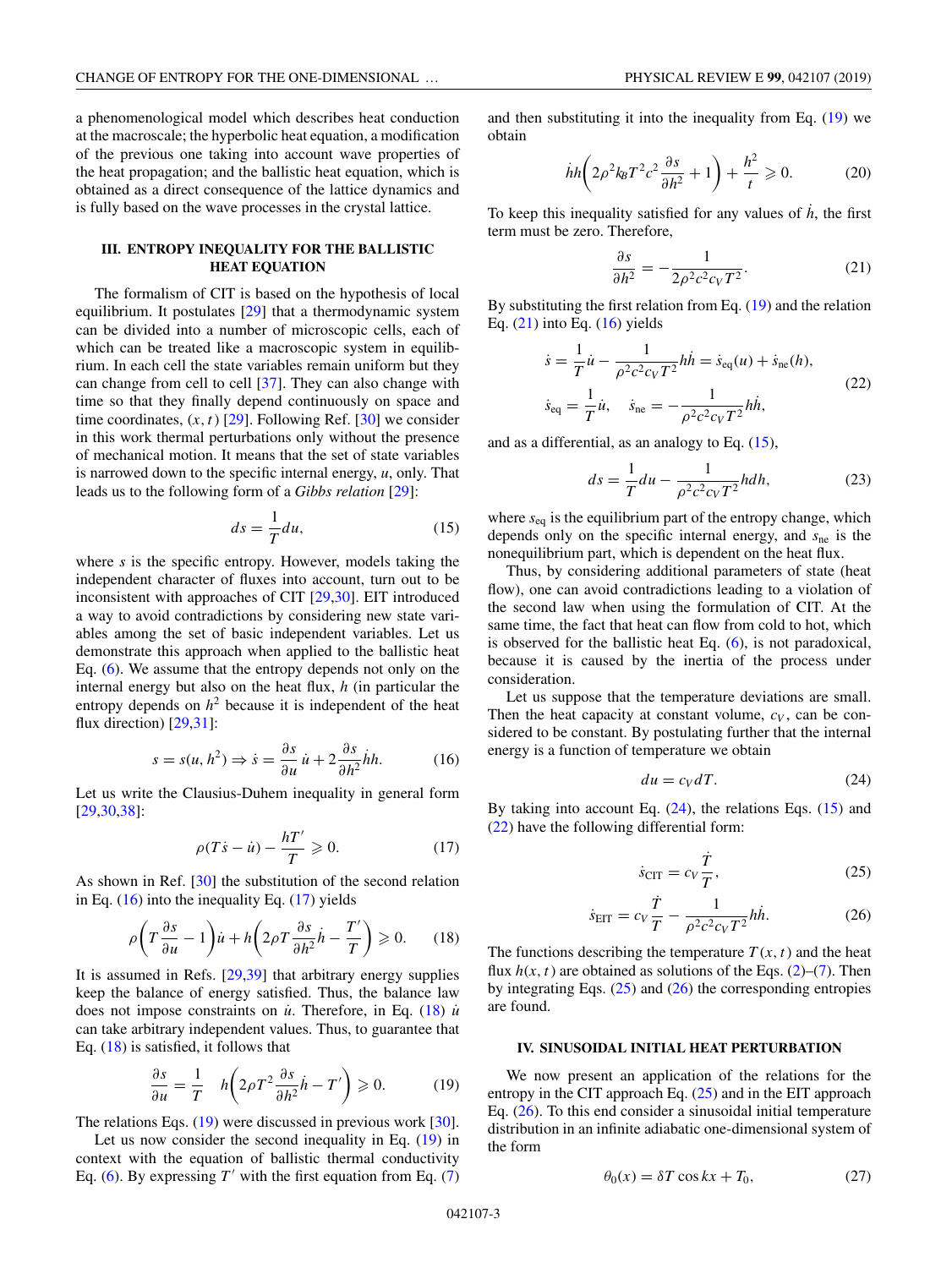<span id="page-3-0"></span>where  $\delta T$  and  $T_0$  are positive constants, which have the dimension of a temperature, and *k* is a wave number. Let us suppose that functions describing the temporal and spatial evolution of temperature and of the heat flux have the form

$$
T(t, x) = \delta T f_T(\omega t) \cos kx + T_0,
$$
  
\n
$$
h(t, x) = \delta T c_V \rho c f_h(\omega t) \sin kx,
$$
\n(28)

where  $f_T$ ,  $f_h$  are dimensionless functions of a dimensionless quantity,  $\omega t$ , where  $\omega$  is a parameter with the dimension  $1/s$ . To fulfill the initial conditions we put in Eq.  $(28) f<sub>T</sub>(0) =$ 1,  $f_h(0) = 0$ . Since the perturbation and the solution are laterally periodic we can consider a lateral interval of one period. The wave length of the initial perturbation is  $L =$  $2\pi/k$ . We consider the interval  $x \in [-L/2, L/2]$ . Note that  $h(t, -L/2) = h(t, L/2) = 0$ , thus there is no heat flow into or out of the system.

In the case of an adiabatically closed system as described above, there is no entropy flux coming in or out of the system according to Ref. [\[29\]](#page-7-0). In this case the *rate* of total entropy is equal to the total entropy *production* in the system, which should be nonnegative. In this paper we consider an adiabatic system, because in this case a decrease in the total entropy indicates negative entropy production.

### **A. Classical irreversible thermodynamics**

We substitute the first equation from Eq. (28) into Eq. [\(25\)](#page-2-0) and then perform a series expansion by a small parameter  $\frac{\delta T}{T_0}$ (since the temperature deviations are small and  $\delta T \ll T_0$ ) up to terms of second order:

$$
\dot{s} = c_V \frac{\delta T}{T_0} \dot{f}_T(\omega t) \cos(kx)
$$

$$
-c_V \left(\frac{\delta T}{T_0}\right)^2 \dot{f}_T(\omega t) f_T(\omega t) \cos^2(kx) + O^3\left(\frac{\delta T}{T_0}\right). \quad (29)
$$

The total entropy *rate* for the considered interval is given by integration over the whole system:

$$
\dot{S}(t) = \int_{-L/2}^{L/2} \rho \dot{s} \, \mathrm{d}x = -\frac{1}{2} c_V \rho L \dot{f}_T(\omega t) f_T(\omega t) \left(\frac{\delta T}{T_0}\right)^2. \tag{30}
$$

After integrating over time we obtain

$$
\Delta S_{\text{CIT}}(t) = \frac{1}{4} c_V \rho L \left[ 1 - f_T^2(\omega t) \right] \left( \frac{\delta T}{T_0} \right)^2, \tag{31}
$$

where  $\Delta S(t) = S(t) - S_0$  is the *change* of entropy and  $S_0$ denotes the initial entropy of the system.

#### **B. Extended irreversible thermodynamics**

The expression for the entropy change Eq. [\(26\)](#page-2-0) obtained in EIT consists of two terms. One term is the equilibrium part, which is dependent only on the internal energy. It was already calculated above by using the CIT approach. Due to the linearity of integration we can now calculate the nonequilibrium part and then add both results to obtain the full entropy. By substituting the relations Eq. (28) into the relation for *s*ne from Eq. [\(22\)](#page-2-0) and by performing a series expansion with a small

parameter  $\frac{\delta T}{T_0}$  up to terms of second order we obtain

$$
\dot{s}_{\text{ne}} = -c_V f_h(\omega t) \dot{f}_h(\omega t) \left(\frac{\delta T}{T_0}\right)^2 \sin^2(kx) + \mathcal{O}^3 \left(\frac{\delta T}{T_0}\right). \tag{32}
$$

The total entropy rate for the considered interval is given by

$$
\dot{S}_{\text{ne}}(t) = \int_{-L/2}^{L/2} \rho \dot{s} \, dx = -\frac{1}{2} c_V \rho L \dot{f}_h(\omega t) f_h(\omega t) \left(\frac{\delta T}{T_0}\right)^2.
$$
\n(33)

After integrating over time we obtain

$$
S_{\text{ne}}(t) = -\frac{1}{4}c_V \rho L f_h^2(\omega t) \left(\frac{\delta T}{T_0}\right)^2.
$$
 (34)

Here the initial nonequillibrium part of the entropy of the system is zero, since there are no fluxes at the beginning:  $S_{\text{ne0}} = 0$ , so  $\Delta S_{\text{ne}} = S_{\text{ne}}(t) - S_{\text{ne0}} = S_{\text{ne}}(t)$ . By using this result and Eqs.  $(31)$  and  $(34)$  we obtain a relation for the total change of entropy:

$$
\Delta S_{\text{EIT}} = \frac{1}{4} c_V \rho L \left[ 1 - f_T^2(\omega t) - f_h^2(\omega t) \right] \left( \frac{\delta T}{T_0} \right)^2.
$$
 (35)

We proceed to specify the functions  $f_T$  and  $f_h$ , which depend on the chosen model of heat conduction.

## **V. CALCULATION OF THE ENTROPY FOR DIFFERENT MODELS OF HEAT CONDUCTION**

### **A. Ballistic heat equation**

In the case of the ballistic heat Eq.  $(6)$  the solutions for the temperature and for the heat flux have the following forms:

$$
T(t, x) = \delta T J_0(kct) \cos kx + T_0,
$$
  
\n
$$
h(t, x) = \delta T k_B \rho c J_1(kct) \sin kx,
$$
\n(36)

where  $J_n(x)$  is the Bessel function of the first kind of order *n*. By applying Eqs. (31) and (35) we have  $\omega = kc$ ,  $f_T =$  $J_0, f_h = J_1$ :

$$
\Delta S_{\text{CIT}}^{\text{B}} = \frac{1}{4} c_V \rho L \left[ 1 - J_0^2 (kct) \right] \left( \frac{\delta T}{T_0} \right)^2,
$$
  
\n
$$
\Delta S_{\text{EIT}}^{\text{B}} = \frac{1}{4} c_V \rho L \left[ 1 - J_0^2 (kct) - J_1^2 (kct) \right] \left( \frac{\delta T}{T_0} \right)^2,
$$
\n(37)

where the superscript B means that entropies corresponds to the ballistic heat Eq.  $(6)$ .

## **B. Hyperbolic equation (Maxwell-Cattaneo-Vernotte)**

The entropy for the one-dimensional hyperbolic Eq. [\(4\)](#page-1-0), was considered in detail in Ref. [\[33\]](#page-7-0). Following [\[33\]](#page-7-0) we represent the results obtained for the entropy pertinent to the hyperbolic heat Eq. [\(4\)](#page-1-0) to compare them with the ballistic heat equation and the classical heat Eq. [\(2\)](#page-1-0). The solution of Eqs. [\(4\)](#page-1-0) with the initial conditions Eq.  $(12)$  for a sinusoidal initial perturbation Eq.  $(27)$  will be the following (see the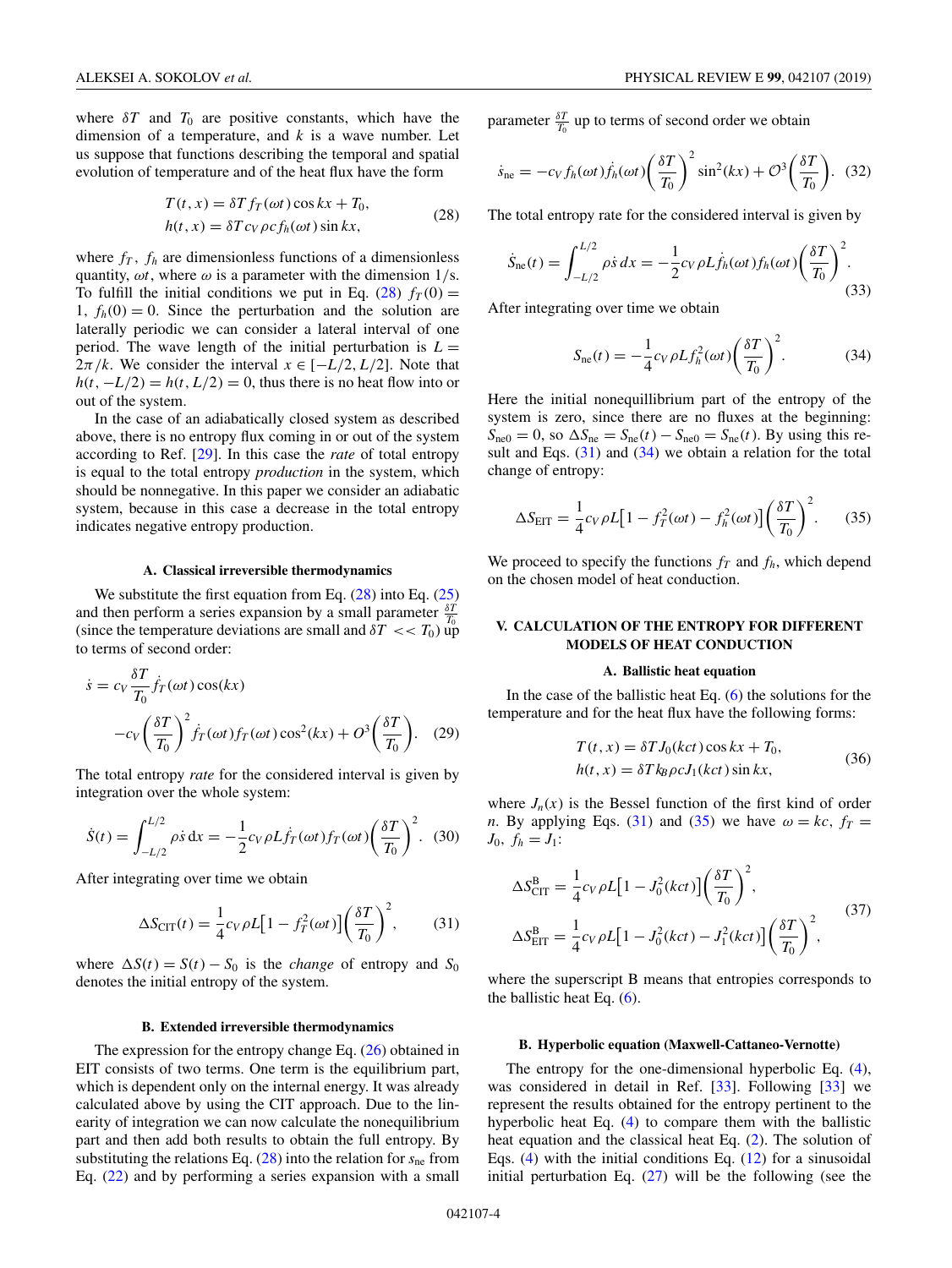<span id="page-4-0"></span>Appendix):

$$
4\alpha\tau k^2 < 1:
$$
  
\n
$$
T(t, x) = \delta Te^{-\frac{t}{2\tau}}(\cosh \omega t + A \sinh \omega t) \cos kx + T_0,
$$
  
\n
$$
h(t, x) = 2c_V \rho \alpha k \delta T A e^{-\frac{t}{2\tau}} \sinh \omega t \sin kx,
$$
  
\n
$$
4\alpha\tau k^2 > 1:
$$
  
\n
$$
T(t, x) = \delta Te^{-\frac{t}{2\tau}}(\cos \omega^* t + A^* \sin \omega^* t) \cos kx + T_0,
$$
  
\n
$$
h(t, x) = 2c_V \rho \alpha k \delta T A^* e^{-\frac{t}{2\tau}} \sin \omega^* t \sin kx,
$$

(38) where  $\omega = \frac{\sqrt{1-4\alpha\tau k^2}}{2\tau}$ ,  $A = \frac{1}{\sqrt{1-4\alpha\tau k^2}}$ ,  $\omega^* = \frac{\sqrt{4\alpha\tau k^2-1}}{2\tau}$ ,  $A^* =$ √ 1  $\frac{1}{4\alpha\tau k^2-1}$ ,  $\kappa = \rho c_V \alpha$  is taken into account. The entropy change reads as follows [from Eqs.  $(31)$  and  $(35)$ ]:

$$
4\alpha \tau k^2 < 1:
$$
  
\n
$$
\Delta S_{\text{CIT}}^{\text{H}} = \frac{c_V \rho L}{4} \Big[ 1 - e^{-\frac{t}{\tau}} (\cosh \omega t + A \sinh \omega t)^2 \Big] \Big(\frac{\delta T}{T_0}\Big)^2,
$$
  
\n
$$
4\alpha \tau k^2 > 1:
$$
  
\n
$$
\Delta S_{\text{CIT}}^{\text{H}} = \frac{c_V \rho L}{4} \Big[ 1 - e^{-\frac{t}{\tau}} (\cos \omega^* t + A^* \sin \omega^* t)^2 \Big] \Big(\frac{\delta T}{T_0}\Big)^2,
$$
\n(39)

where the superscript H means that entropies corresponds to the hyperbolic heat Eq.  $(4)$ . Recall that we use Eq.  $(22)$ for calculating the entropy based on EIT was obtained for the ballistic heat Eq.  $(6)$ . To calculate the entropy for the hyperbolic heat Eq. [\(4\)](#page-1-0) we use a different formula originally obtained in Refs. [\[29,31\]](#page-7-0):

$$
\dot{s} = \frac{1}{T}\dot{u} - \frac{\tau}{\rho^2 c_V \alpha T^2} h\dot{h}.
$$
 (40)

This leads to the following relations for entropy:

$$
4\alpha t k^2 < 1:
$$
  
\n
$$
\Delta S_{\text{EIT}}^{\text{H}} = \frac{1}{4} c_V \rho L \{1 - e^{-\frac{t}{\tau}} \left[ (\cosh \omega t + A \sinh \omega t)^2 - 4\alpha \tau k^2 A^2 \sinh^2 \omega t \right] \} \left( \frac{\delta T}{T_0} \right)^2,
$$
  
\n
$$
4\alpha t k^2 > 1:
$$
  
\n
$$
\Delta S_{\text{EIT}}^{\text{H}} = \frac{1}{4} c_V \rho L \{1 - e^{\frac{t}{\tau}} \left[ (\cos \omega^* t + A^* \sin \omega^* t)^2 - 4\alpha \tau k^2 A^{*2} \sin^2 \omega^* t \right] \} \left( \frac{\delta T}{T_0} \right)^2.
$$
 (41)

#### **C. Fourier heat conduction equation**

Let us now consider an application of Eq.  $(31)$  obtained from CIT to the classical Fourier based heat Eq. [\(2\)](#page-1-0). The solution of Eq. [\(2\)](#page-1-0) for a sinusoidal initial distribution has the form  $[40]$ 

$$
T(t, x) = \delta T e^{-\alpha k^2 t} \cos kx + T_0.
$$
 (42)

Here we do not consider the heat flux, since CIT does not take it into account as state variable. By applying Eq.  $(31)$  we find with  $\omega = -\alpha k^2$ ,  $f_T = e^{-\alpha k^2 t}$ :

$$
\Delta S_{\text{CIT}}^{\text{F}} = \frac{1}{4} c_V \rho L (1 - e^{-2\alpha k^2 t}) \left(\frac{\delta T}{T_0}\right)^2, \tag{43}
$$

where the superscript F means that the entropy corresponds to the Fourier-based classical heat conduction Eq. [\(2\)](#page-1-0).

### **VI. DIMENSIONAL ANALYSIS**

The formulas for entropy obtained above, namely, Eqs. [\(37\)](#page-3-0), (39), (41), and (43), are functions of time with the same dimension. Now we introduce a dimensionless entropy:

$$
\Delta \widetilde{S} = \frac{4}{\rho L c_V} \left(\frac{T_0}{\delta T}\right)^2 \Delta S. \tag{44}
$$

However, dimensionless time can be chosen differently depending on the model of heat conduction. It is well known that the description of physical processes does not depend on the choice of dimensions. Thus, it is very useful to describe the process in dimensionless form. The description of heat conduction on different scales leads to different models of heat conduction. However, we would like to compare different properties of these models. Following Ref. [\[41\]](#page-8-0), where the application of *Buckingham's* π*-theorem* was demonstrated in context with a problem coupling hydrodynamics and electrodynamics, we will apply this theorem to obtain dimensionless parameters, which describe the system above. We will construct and analyze a dimensional matrix *A* as follows: The basic dimensions of the problem are time [*T* ], length [*L*], mass  $[M]$ , and temperature [ $\Theta$ ]. The brackets  $[\cdot]$  show the dimension of a quantity. Then the dimension matrix reads

$$
\frac{T \times t \quad \alpha \quad \tau \quad c}{[L] \quad 0 \quad 1 \quad 0 \quad 2 \quad 0 \quad 1}
$$
\n
$$
[T] \quad 0 \quad 0 \quad 1 \quad -1 \quad 1 \quad -1 \implies A_{ij}
$$
\n
$$
\frac{[0] \quad 1 \quad 0 \quad 0 \quad 0 \quad 0 \quad 0}{[L] \quad 0 \quad 0 \quad 0 \quad 0 \quad 0}
$$
\n
$$
= \begin{bmatrix} 0 & 1 & 0 & 2 & 0 & 1 \\ 0 & 0 & 1 & -1 & 1 & -1 \\ 1 & 0 & 0 & 0 & 0 & 0 \end{bmatrix}_{ij} . \tag{45}
$$

The components of this matrix are exponents of the dimensions. Each column gives the exponents for one considered physical quantity, i.e.,  $[t] = [L]^0 [T]^1 [\Theta]^0 [M]^0$ . The number *p* of dimensionless quantities  $\Pi_i$ , which is required to describe the system, is the number  $n$  of physical quantities minus the rank *r* of the matrix *A*. In the considered problem we have  $n = 6$ ,  $r = 3$ . This means that the number *p* of dimensions is  $p = n - r = 3$ . They are expressed as a product of physical quantities.  $\Pi_i = T^{l_i^i} x^{l_i^i} e^{l_i^i} \tau^{l_i^i} c^{l_i^i} e^{l_i^i}$ . As  $\Pi_i$  are dimensionless the following system of linear equations is obtained:

$$
\sum_{j=1}^{6} A_{ij} l_j^i = 0, \quad i = 1, 2, 3.
$$
 (46)

The exponents  $l_j^i$  are the components of the vectors from null space of the matrix *A* [the null space can be found by solving a system of linear Eqs. (46)]. Three linearly independent vectors are given by

$$
11 = [0 - 2 1 1 0 0]; \quad 12 = [0 0 - 1 0 1 0];
$$
  

$$
13 = [0 - 1 1 0 0 1].
$$
 (47)

These vectors are needed to construct the following dimensionless quantities:

$$
\Pi_1 = \frac{t\alpha}{x^2}, \quad \Pi_2 = \frac{\tau}{t}, \quad \Pi_3 = \frac{ct}{x}.
$$
\n(48)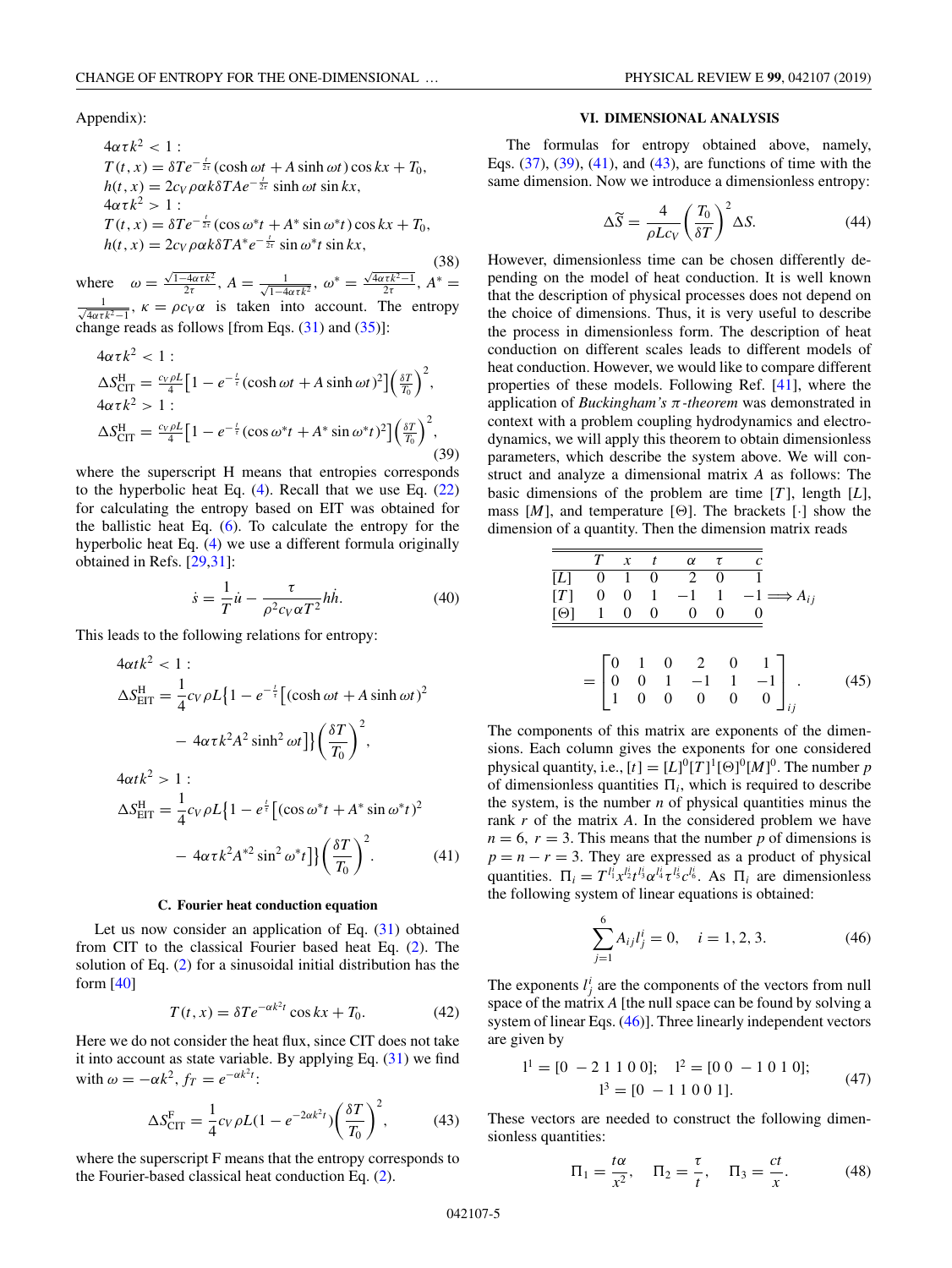TABLE I. Dimensionless form of heat equations

<span id="page-5-0"></span>

| <b>Ballistic</b>                                                                                                                            | Hyperbolic                                                                                            | Classical |
|---------------------------------------------------------------------------------------------------------------------------------------------|-------------------------------------------------------------------------------------------------------|-----------|
| $\frac{\partial^2 \widetilde{T}}{\partial \widetilde{t}^2} + \frac{1}{\widetilde{t}} \frac{\partial \widetilde{T}}{\partial \widetilde{t}}$ | $=\Pi_1\frac{\partial^2 \widetilde{T}}{\partial \widetilde{x}^2}$<br>$-\frac{\partial T}{\partial t}$ |           |

By substituting dimensional coordinates  $x = x_{ref} \tilde{x}$ ,  $t =$  $t_{\text{ref}}\tilde{t}$ ,  $T = T_{\text{ref}}\tilde{T}$  where tildes indicate dimensionless quantities. Then,  $\Pi_i$  are redefined by means of reference scales:

$$
\Pi_1 = \frac{t_{\text{ref}} \alpha}{x_{\text{ref}}^2}, \quad \Pi_2 = \frac{\tau}{t_{\text{ref}}}, \quad \Pi_3 = \frac{c t_{\text{ref}}}{x_{\text{ref}}}.
$$
 (49)

By using these dimensionless quantities our equations can be rewritten in the dimensionless form (see Table I).

The reference length scale  $x_{ref}$  of our problem is the wavelength of initial periodic perturbation, or we can choose the quantity inverse to wave number  $k: x_{ref} = 1/k$ . Hence, our parameters will be the following ones:

$$
\Pi_1 = t_{\text{ref}} \alpha k^2, \quad \Pi_2 = \frac{\tau}{t_{\text{ref}}}, \quad \Pi_3 = c k t_{\text{ref}}.
$$
 (50)

Now an appropriate timescale *t*ref should be chosen. The reference timescale can be obtained in three different ways:  $t_{\text{ref}} = 1/\alpha k^2$  will be interpreted as the timescale of thermal diffusivity leading to  $\Pi_1 = 1$  and leaving  $\Pi_2$  and  $\Pi_3$  free;  $t_{\text{ref}} = \tau$  will be interpreted as the timescale of relaxation time leading to  $\Pi_2 = 1$  and leaving  $\Pi_1$  and  $\Pi_3$  free;  $t_{\text{ref}} = 1/ck$ will be interpreted as the time which a heat wave described by the ballistic heat Eq. [\(6\)](#page-1-0) needs to travel along one period of initial perturbation leading to  $\Pi_3 = 1$  and leaving  $\Pi_1$  and  $\Pi_2$  free.

#### **VII. RESULTS**

In this work three heat equations are considered: classical Eq.  $(2)$ , hyperbolic Eq.  $(4)$ , and the ballistic heat Eq.  $(6)$ . By using *Buckingham's-*π *theorem*, the system of these three equations can be rewritten in dimensionless form, see Table I. By using the Eqs.  $(37)$ ,  $(39)$ ,  $(41)$ , and  $(43)$  and the results obtained in the previous section we can obtain relations for dimensionless entropy. A comparison of the three models is



FIG. 1. Plots of the entropy for ballistic heat equation calculated using CIT for hyperbolic (dashed red line), CIT for ballistic heat equation (dashed black line), EIT for hyperbolic (solid red line), EIT for ballistic equation (solid black line), and CIT for classical heat equation (solid blue line).

presented in Table II, where  $\tilde{\omega} = \omega \tau$ ,  $\tilde{\omega}^* = \omega^* \tau$ . Plots based on all three formulas with the timescale  $t_{\text{ref}} = 1/ck$  and the parameters  $\Pi_1 = 4$ ,  $\Pi_2 = 1$  are shown in Fig. 1. Figures similar to Fig. 1 can be found in Ref.  $[33]$ . They contained the plots for the entropy, which was calculated with CIT and EIT for the hyperbolic heat Eq. [\(4\)](#page-1-0). In Fig. 1 we add new results for the ballistic heat Eq. [\(6\)](#page-1-0). It is seen that all three equations, the classic Eq.  $(2)$ , the hyperbolic Eq.  $(4)$ , and the ballistic Eq. [\(6\)](#page-1-0), lead to same value of dimensionless entropy change at initial time and infinite time, no matter which approach we use, CIT or EIT.

Let us now consider the asymptotic behavior of the obtained entropies. An approximation formula for the Bessel function  $J_n(t)$  at large times  $t$ , is given by the following expression [\[42\]](#page-8-0):

$$
J_n(t) \approx \sqrt{\frac{2}{\pi t}} \cos\left(t - \frac{n\pi}{2} - \frac{\pi}{4}\right) + \mathcal{O}\left(\frac{1}{t}\right). \tag{51}
$$

According to Eq.  $(51)$  the relations for the entropy for the ballistic heat equation from Eq. [\(37\)](#page-3-0) reach the asymptotic

Equation and Ballistic **Example 2018** Ballistic **Hyperbolic** Hyperbolic Classical Formula  $\frac{1}{t}\dot{T} = c^2T''$  $\tau \ddot{T} + \dot{T} = \alpha T''$  $\dot{T} = \alpha T''$  $\frac{\Delta \widetilde{S}}{\text{CIT}}$ CIT  $1 - J_0^2(\tilde{t})$  $4\alpha\tau k^2 < 1$ :  $1 - e^{-\tilde{t}} (A \sinh \tilde{\omega} \tilde{t} + \cosh \tilde{\omega} \tilde{t})^2$ ,  $4\alpha\tau k^2 > 1$  :  $1 - e^{-\tilde{t}} (A^* \sin \tilde{\omega}^* \tilde{t} + \cos \tilde{\omega}^* \tilde{t})^2$  $1 - e^{-2t}$  $\frac{\Delta \widetilde{S}}{\text{EIT}}$ EIT  $1 - J_0^2(\tilde{t}) - J_1^2(\tilde{t})$  $4\alpha\tau k^2 < 1$ :  $1 - e^{-\tilde{t}} \{ (A \sinh \tilde{\omega} \tilde{t} + \cosh \tilde{\omega} \tilde{t})^2 - 4\alpha \tau k^2 A^2 \sinh^2 \tilde{\omega} \tilde{t} \},$  $4\alpha\tau k^2 > 1$  : 1 –  $e^{-\tilde{t}} \{ (A^* \sin \widetilde{\omega}^* \widetilde{t} + \cos \widetilde{\omega}^* \widetilde{t})^2 - 4\alpha \tau k^2 A^{*2} \sin^2 \widetilde{\omega}^* \widetilde{t} \},\}$ — Timescale  $\widetilde{t} = kct$   $\widetilde{t} = \frac{1}{3}$  $\widetilde{t} = \frac{t}{\tau}$   $\widetilde{t} = \alpha k^2 t$   $e^{-\widetilde{t}}$   $e^{-\widetilde{t}}$ Asymptotics  $1/\tilde{t}$  *e<sup>−* $\tilde{t}$  *e<sup>−* $\tilde{t}$ *</sup> <i>e*<sup>− $\tilde{t}$  *e*<sup>− $\tilde{t}$ </sup></sup></sup>

TABLE II. Entropy change for sinusoidal initial temperature perturbation.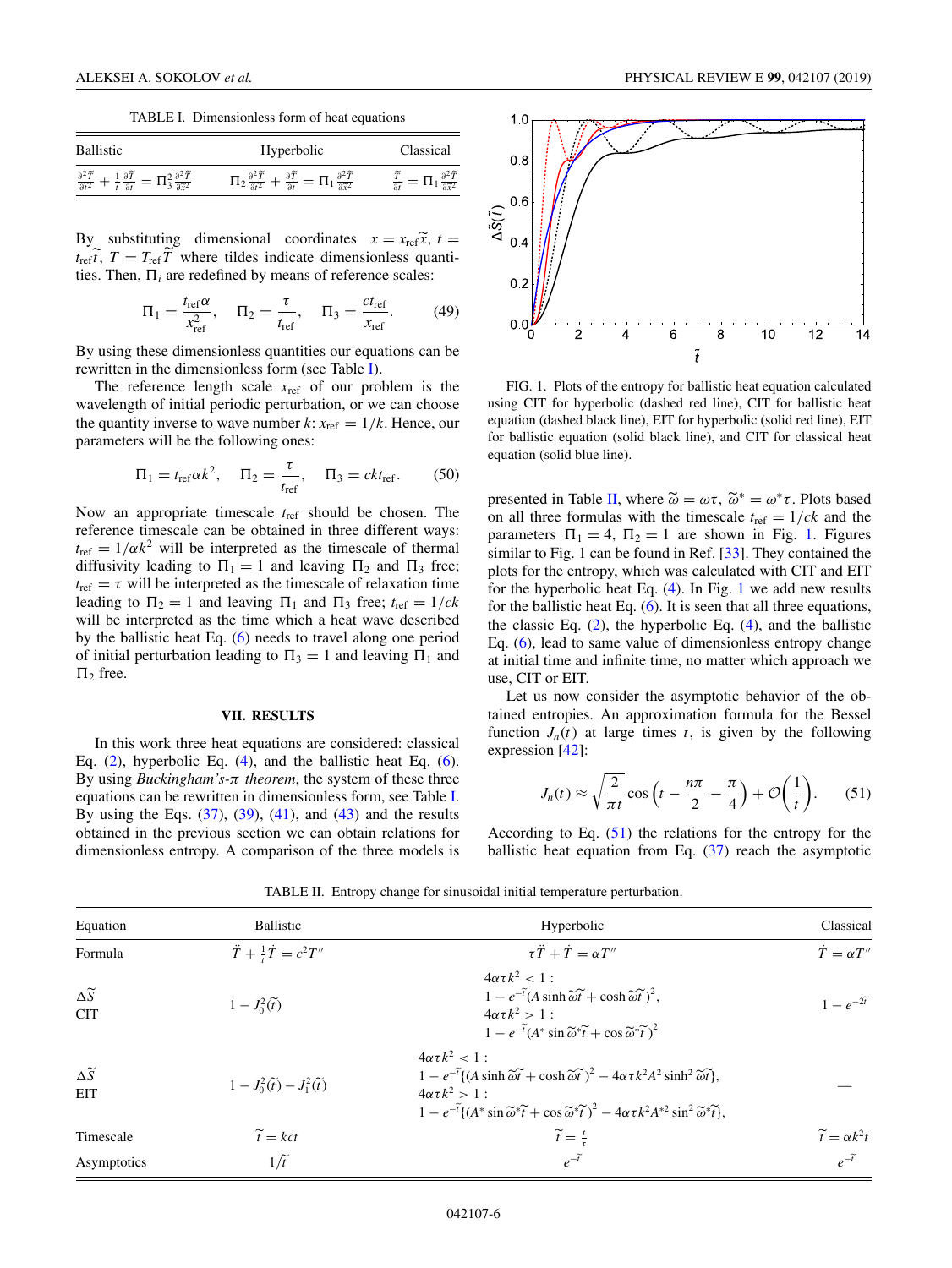<span id="page-6-0"></span>value as a power law. Equations  $(39)$ ,  $(41)$  and  $(43)$  indicate that the entropy for the hyperbolic Eq.  $(4)$  and classical Eq.  $(2)$ heat conduction will asymptotically be exponential. Also note that entropy values at initial time 0 and at large times  $t \to \infty$ are given by 0 and 1 as seen from Fig. [1.](#page-5-0)

## **VIII. CONCLUSIONS**

In this work three equations of heat conduction were investigated, the classical Eq.  $(2)$ , the hyperbolic Eq.  $(4)$ , and the ballistic Eq.  $(6)$ . The ballistic Eq.  $(6)$  of heat conduction was not considered from a phenomenological thermodynamics point of view before. This paper shows that the CIT approach can lead to a negative entropy production for the ballistic heat Eq. [\(6\)](#page-1-0). Therefore, the ballistic heat Eq. [\(6\)](#page-1-0) is considered within the framework of EIT. A general Eq.  $(22)$  is obtained for calculating the entropy for Eq.  $(6)$  with an arbitrary initial temperature perturbation. The example of an adiabatically closed system with an initial sinusoidal temperature perturbation is considered. For such a system a nonmonotonic increase of the total entropy indicates negative entropy production. This example shows that the CIT approach is not applicable for the ballistic Eq. [\(6\)](#page-1-0) and causes a negative entropy production and a nonmonotonic "wavy" increase of the entropy. The entropy calculated with Eq.  $(35)$  obtained for EIT increases monotonically, and the entropy production stays nonnegative.

We would like to note that in the case of CIT only the temperature (as a function of *x* and *t*) is needed to calculate the entropy [see Eq.  $(25)$ ]. The expression for the temperature for a wide class of scalar lattices was obtained in Ref. [\[24\]](#page-7-0). Thus, the results obtained in the current work within the framework of CIT can be extended to the case of scalar lattices.

Regarding the asymptotic behavior of entropy the following can be said: There are papers showing that a harmonic system consisting of an infinite number of particles will approach spatial equilibrium for large times, see for example [\[43\]](#page-8-0). It is seen that at time  $t \to \infty$ , i.e., when the system tends to equilibrium, the value of entropy is equal for all three models, no matter which approach is used, EIT or CIT. The change of dimensionless entropy  $\Delta \widetilde{S}$  tends to one at large times. However, the asymptotic behavior of the entropy is significantly different. The entropy calculated for hyperbolic and for classical Fourier equations tends exponentially,  $e^{-t}$ , to an asymptotic value, whereas the entropy for ballistic heat Eq. [\(6\)](#page-1-0) behaves according to a power law, 1/*t*.

If we now consider the problem from a discrete point of view, which in full generality is beyond the scope of this paper, then it can be said that the harmonic crystal can be decomposed into a system of independent modes and there will be no energy exchange between them. But in this system the irreversibility and the entropy rise is associated with the phases of oscillations, which distribute independently for long times—the details can be found in the pioneering work by Hemmer [\[21\]](#page-7-0).

We want to conclude by mentioning a frequently accepted concept of reversibility: Obviously the equation of ballistic heat conduction Eq. [\(6\)](#page-1-0),

$$
\ddot{T} + \frac{1}{t}\dot{T} = c^2 T'',\tag{52}
$$

is invariant with respect to time reversion:  $t \rightarrow -t$ . However, the results presented above show the irreversible nature of the ballistic heat conduction Eq. [\(6\)](#page-1-0) process, because of the increase of the total entropy of the system. Thus, the mathematical time reversibility of the ballistic PDE [\(6\)](#page-1-0) is not correlated with its physical irreversibility.

#### **ACKNOWLEDGMENTS**

This work is supported by joint grant of the German Research Foundation (DFG) (Grant No. 405631704) and the Russian Science Foundation (Grant No. 19-41-04106). Contribution of W. H. Müller and A. A. Sokolov is supported by the German Research Foundation, contribution of A. M. Krivtsov and E. N. Vilchevskaya is supported by the Russian Science Foundation. The authors of this work thank D. Korikov and V. Kuzkin for the useful discussions.

# **APPENDIX: SOLUTION FOR HYPERBOLIC HEAT EQUATION WITH SINUSOIDAL INITIAL TEMPERATURE PERTURBATION**

In this section we present the solution of the hyperbolic heat Eq. [\(4\)](#page-1-0) with the initial conditions Eq. [\(27\)](#page-2-0). We find the solution in the form

$$
T(t, x) = \delta T f(t) \cos kx + T_0.
$$
 (A1)

Substitution of Eq.  $(A1)$  leads us to the following ODE for *f* (*t*),

$$
\tau \ddot{f} + \dot{f} + \alpha k^2 f = 0,\tag{A2}
$$

with the following initial conditions:

$$
f(0) = 1, \quad \dot{f}(0) = 0. \tag{A3}
$$

The solution is found in the form  $e^{pt}$ . The corresponding characteristic equation for the Eq.  $(A2)$  is

$$
\tau p^2 + p + \alpha k^2 = 0. \tag{A4}
$$

Depending on the ratio of the parameters  $\alpha$ ,  $k$ ,  $\tau$  this equation has real or complex roots:

$$
4\alpha\tau k^2 < 1: \quad p_{1,2} = \frac{-1 \pm \sqrt{1 - 4\alpha\tau k^2}}{2\tau},
$$
  

$$
4\alpha\tau k^2 > 1: \quad p_{1,2} = \frac{-1 \pm i\sqrt{4\alpha\tau k^2 - 1}}{2\tau}.
$$
 (A5)

It leads us to the following fundamental solutions for Eq.  $(A2)$ :

$$
4\alpha \tau k^{2} < 1:
$$
  
\n
$$
f(t) = A_{1} e^{\frac{-1+\sqrt{1-4\alpha \tau k^{2}}}{2\tau}t} + A_{2} e^{\frac{-1-\sqrt{1-4\alpha \tau k^{2}}}{2\tau}t},
$$
  
\n
$$
4\alpha \tau k^{2} > 1:
$$
  
\n
$$
f(t) = e^{-\frac{t}{2\tau}} \Big( B_{1} \cos \frac{\sqrt{-1+4\alpha \tau k^{2}}}{2\tau}t + B_{2} \sin \frac{\sqrt{-1+4\alpha \tau k^{2}}}{2\tau}t \Big).
$$
\n(A6)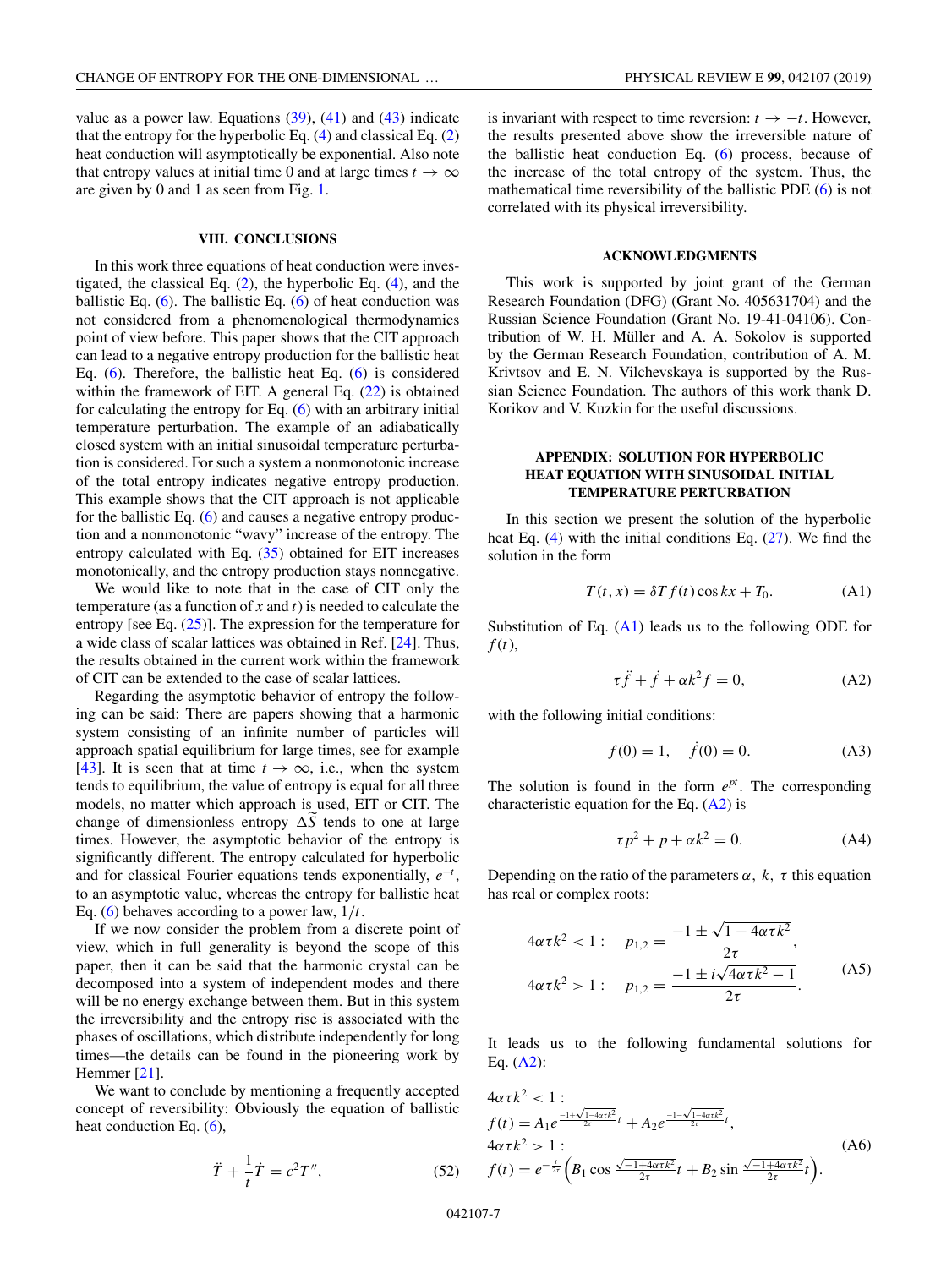<span id="page-7-0"></span>The coefficients  $A_1$ ,  $A_2$ ,  $B_1$ ,  $B_2$  are found by substitution of Eqs.  $(A6)$  into the initial conditions Eq.  $(A3)$ :

$$
A_1 = \frac{1 + \sqrt{1 - 4\alpha \tau k^2}}{\sqrt{1 - 4\alpha \tau k^2}}, \quad A_2 = \frac{-1 + \sqrt{1 - 4\alpha \tau k^2}}{\sqrt{1 - 4\alpha \tau k^2}},
$$
  
\n
$$
B_1 = 1, \quad B_2 = \frac{1}{\sqrt{-1 + 4\alpha \tau k^2}},
$$
  
\n(A7)

where  $\alpha$  is the coefficient of thermal diffusivity. By using representations of hyperbolic trigonometric functions the solution for the temperature is

$$
4\alpha\tau k^2 < 1:
$$
  
\n
$$
T(t, x) = \delta Te^{-\frac{t}{2\tau}}(\cosh \omega t + A \sinh \omega t) \cos kx + T_0,
$$
  
\n
$$
4\alpha\tau k^2 > 1:
$$
  
\n
$$
T(t, x) = \delta Te^{-\frac{t}{2\tau}}(\cos \omega^* t + A^* \sin \omega^* t) \cos kx + T_0.
$$
 (A8)

The solutions for the heat flux are obtained by substitution of Eqs.  $(A8)$  into the second equation from Eq.  $(4)$ :

$$
4\alpha \tau k^2 < 1:
$$
  
\n
$$
\tau \dot{h} + h = \alpha \rho c_V k \delta T e^{-\frac{t}{2\tau}} (\cosh \omega t + A \sinh \omega t) \sin kx,
$$
 (A9)  
\n
$$
4\alpha \tau k^2 > 1:
$$
  
\n
$$
\tau \dot{h} + h = \alpha \rho c_V k \delta T e^{-\frac{t}{2\tau}} (\cos \omega^* t + A^* \sin \omega^* t) \sin kx.
$$

- [1] A. Dhar and R. Dandekar, [Physica A \(Amsterdam\)](https://doi.org/10.1016/j.physa.2014.06.002) **[418](https://doi.org/10.1016/j.physa.2014.06.002)**, [49](https://doi.org/10.1016/j.physa.2014.06.002) [\(2015\)](https://doi.org/10.1016/j.physa.2014.06.002).
- [2] A. V. Savin and Y. A. Kosevich, [Phys. Rev. E](https://doi.org/10.1103/PhysRevE.89.032102) **[89](https://doi.org/10.1103/PhysRevE.89.032102)**, [032102](https://doi.org/10.1103/PhysRevE.89.032102)  $(2014)$ .
- [3] [M. B. Babenkov, A. M. Krivtsov, and D. V. Tsvetkov,](https://doi.org/10.1134/S1029959916030061) *Phys.* Mesomechanics **[19](https://doi.org/10.1134/S1029959916030061)**, [282](https://doi.org/10.1134/S1029959916030061) [\(2016\)](https://doi.org/10.1134/S1029959916030061).
- [4] D. Saadatmand, D. Xiong, V. A. Kuzkin, A. M. Krivtsov, A. V. Savin, and S. V. Dmitriev, [Phys. Rev. E](https://doi.org/10.1103/PhysRevE.97.022217) **[97](https://doi.org/10.1103/PhysRevE.97.022217)**, [022217](https://doi.org/10.1103/PhysRevE.97.022217) [\(2018\)](https://doi.org/10.1103/PhysRevE.97.022217).
- [5] S. Lepri, R. Livi, and A. Politi, [Phys. Rep.](https://doi.org/10.1016/S0370-1573(02)00558-6) **[377](https://doi.org/10.1016/S0370-1573(02)00558-6)**, [1](https://doi.org/10.1016/S0370-1573(02)00558-6) [\(2003\)](https://doi.org/10.1016/S0370-1573(02)00558-6).
- [6] [S. N. Gavrilov, A. M. Krivtsov, and D. V. Tsvetkov,](https://doi.org/10.1007/s00161-018-0681-3) Continuum Mech. Thermodyn. **[31](https://doi.org/10.1007/s00161-018-0681-3)**, [255](https://doi.org/10.1007/s00161-018-0681-3) [\(2018\)](https://doi.org/10.1007/s00161-018-0681-3).
- [7] R. Goldstein and N. Morozov, [Phys. Mesomechanics](https://doi.org/10.1016/j.physme.2007.11.002) **[10](https://doi.org/10.1016/j.physme.2007.11.002)**, [235](https://doi.org/10.1016/j.physme.2007.11.002) [\(2007\)](https://doi.org/10.1016/j.physme.2007.11.002).
- [8] M. A. Guzev, Dal'nevost. Mat. Zh. **18**, 34 (2018).
- [9] M. C. Zheng, F. M. Ellis, T. Kottos, R. Fleischmann, T. Geisel, and T. Prosen, [Phys. Rev. E](https://doi.org/10.1103/PhysRevE.84.021119) **[84](https://doi.org/10.1103/PhysRevE.84.021119)**, [021119](https://doi.org/10.1103/PhysRevE.84.021119) [\(2011\)](https://doi.org/10.1103/PhysRevE.84.021119).
- [10] G. Falasco, M. Baiesi, L. Molinaro, L. Conti, and F. Baldovin, [Phys. Rev. E](https://doi.org/10.1103/PhysRevE.92.022129) **[92](https://doi.org/10.1103/PhysRevE.92.022129)**, [022129](https://doi.org/10.1103/PhysRevE.92.022129) [\(2015\)](https://doi.org/10.1103/PhysRevE.92.022129).
- [11] D. Roy and A. Dhar, [Phys. Rev. E](https://doi.org/10.1103/PhysRevE.78.051112) **[78](https://doi.org/10.1103/PhysRevE.78.051112)**, [051112](https://doi.org/10.1103/PhysRevE.78.051112) [\(2008\)](https://doi.org/10.1103/PhysRevE.78.051112).
- [12] A. V. Savin, G. P. Tsironis, and X. Zotos, [Phys. Rev. B](https://doi.org/10.1103/PhysRevB.75.214305) **[75](https://doi.org/10.1103/PhysRevB.75.214305)**, [214305](https://doi.org/10.1103/PhysRevB.75.214305) [\(2007\)](https://doi.org/10.1103/PhysRevB.75.214305).
- [13] G. T. Landi and M. J. de Oliveira, [Phys. Rev. E](https://doi.org/10.1103/PhysRevE.87.052126) **[87](https://doi.org/10.1103/PhysRevE.87.052126)**, [052126](https://doi.org/10.1103/PhysRevE.87.052126) [\(2013\)](https://doi.org/10.1103/PhysRevE.87.052126).
- [14] H. Zhou, G. Zhang, J.-S. Wang, and Y.-W. Zhang, *[Phys. Rev. E](https://doi.org/10.1103/PhysRevE.94.052123)* **[94](https://doi.org/10.1103/PhysRevE.94.052123)**, [052123](https://doi.org/10.1103/PhysRevE.94.052123) [\(2016\)](https://doi.org/10.1103/PhysRevE.94.052123).
- [15] V. Kannan, A. Dhar, and J. L. Lebowitz, [Phys. Rev. E](https://doi.org/10.1103/PhysRevE.85.041118) **[85](https://doi.org/10.1103/PhysRevE.85.041118)**, [041118](https://doi.org/10.1103/PhysRevE.85.041118) [\(2012\)](https://doi.org/10.1103/PhysRevE.85.041118).
- [16] C. W. Chang, D. Okawa, H. Garcia, A. Majumdar, and A. Zettl, [Phys. Rev. Lett.](https://doi.org/10.1103/PhysRevLett.101.075903) **[101](https://doi.org/10.1103/PhysRevLett.101.075903)**, [075903](https://doi.org/10.1103/PhysRevLett.101.075903) [\(2008\)](https://doi.org/10.1103/PhysRevLett.101.075903).
- [17] A. Porubov and I. Berinskii, [Int. J. Non-Linear Mech.](https://doi.org/10.1016/j.ijnonlinmec.2014.07.003) **[67](https://doi.org/10.1016/j.ijnonlinmec.2014.07.003)**, [27](https://doi.org/10.1016/j.ijnonlinmec.2014.07.003) [\(2014\)](https://doi.org/10.1016/j.ijnonlinmec.2014.07.003).

The solution for Eqs.  $(A9)$  is found in the form

$$
h(t) = \alpha \rho c_V k \delta T f_h(t) \sin kx.
$$
 (A10)

This leads us to the following inhomogeneous ODE's:

$$
4\alpha\tau k^2 < 1 : \tau \dot{f}_h + f_h = e^{-\frac{t}{2\tau}} (\cosh \omega t + A \sinh \omega t),
$$
  

$$
4\alpha\tau k^2 > 1 : \tau \dot{f}_h + f_h = e^{-\frac{t}{2\tau}} (\cos \omega^* t + A^* \sin \omega^* t),
$$
 (A11)

with the initial condition

$$
f_h(0) = 0.\tag{A12}
$$

The fundamental solutions for Eqs. (A11) are

$$
4\alpha\tau k^2 < 1: f_h = D_1 e^{-\frac{t}{\tau}} + 2A e^{-\frac{t}{2\tau}} \sinh \omega t,
$$
\n
$$
4\alpha\tau k^2 > 1: f_h = D_2 e^{-\frac{t}{\tau}} + 2A^* e^{-\frac{t}{2\tau}} \sin \omega^* t. \tag{A13}
$$

By substituting Eqs.  $(A11)$  into the initial conditions Eq. (A12) we obtain

$$
D_1 = 0, \quad D_2 = 0. \tag{A14}
$$

The solution for the heat flux is then

$$
4\alpha\tau k^2 < 1 : h(t, x) = 2c_V \rho \alpha k \delta T A e^{-\frac{t}{2\tau}} \sinh \omega t \sin kx,
$$
  

$$
4\alpha\tau k^2 > 1 : h(t, x) = 2c_V \rho \alpha k \delta T A^* e^{-\frac{t}{2\tau}} \sin \omega^* t \sin kx.
$$
  
(A15)

- [18] [I. Berinskii, A. Krivtsov, and A. Kudarova,](https://doi.org/10.1134/S1029959914040134) Phys. Mesomechanics **[17](https://doi.org/10.1134/S1029959914040134)**, [356](https://doi.org/10.1134/S1029959914040134) [\(2014\)](https://doi.org/10.1134/S1029959914040134).
- [19] C. Faugeras, B. Faugeras, M. Orlita, M. Potemski, R. Nair, and A. Geim, [ACS Nano](https://doi.org/10.1021/nn9016229) **[4](https://doi.org/10.1021/nn9016229)**, [1889](https://doi.org/10.1021/nn9016229) [\(2010\)](https://doi.org/10.1021/nn9016229).
- [20] E. Schrödinger, [Ann. Phys.](https://doi.org/10.1002/andp.19143491405) **[349](https://doi.org/10.1002/andp.19143491405)**, [916](https://doi.org/10.1002/andp.19143491405) [\(1914\)](https://doi.org/10.1002/andp.19143491405).
- [21] P. C. Hemmer, Dynamic and stochastic types of motion in linear chain, Ph.D. thesis, Norwegian Institute of Technology, 1959.
- [22] A. M. Krivtsov, [Doklady Phys.](https://doi.org/10.1134/S1028335815090062) **[60](https://doi.org/10.1134/S1028335815090062)**, [407](https://doi.org/10.1134/S1028335815090062) [\(2015\)](https://doi.org/10.1134/S1028335815090062).
- [23] A. M. Krivtsov, [Doklady Phys.](https://doi.org/10.1134/S1028335814090080) **[59](https://doi.org/10.1134/S1028335814090080)**, [427](https://doi.org/10.1134/S1028335814090080) [\(2014\)](https://doi.org/10.1134/S1028335814090080).
- [24] V. A. Kuzkin and A. M. Krivtsov, [J. Phys.: Condens. Matter](https://doi.org/10.1088/1361-648X/aa98eb) **[29](https://doi.org/10.1088/1361-648X/aa98eb)**, [505401](https://doi.org/10.1088/1361-648X/aa98eb) [\(2017\)](https://doi.org/10.1088/1361-648X/aa98eb).
- [25] D. A. Indeitsev and E. V. Osipova, [Doklady Phys.](https://doi.org/10.1134/S1028335817030065) **[62](https://doi.org/10.1134/S1028335817030065)**, [136](https://doi.org/10.1134/S1028335817030065) [\(2017\)](https://doi.org/10.1134/S1028335817030065).
- [26] [A. A. Sokolov, A. M. Krivtsov, and W. H. Müller,](https://doi.org/10.1134/S1029959917030067) *Phys.* Mesomechanics **[20](https://doi.org/10.1134/S1029959917030067)**, [305](https://doi.org/10.1134/S1029959917030067) [\(2016\)](https://doi.org/10.1134/S1029959917030067).
- [27] I. Prigogine, *Introduction to Thermodynamics of Irreversible Processes* (Interscience Publishers, New York, 1961).
- [28] L. Onsager, [Phys. Rev.](https://doi.org/10.1103/PhysRev.37.405) **[37](https://doi.org/10.1103/PhysRev.37.405)**, [405](https://doi.org/10.1103/PhysRev.37.405) [\(1931\)](https://doi.org/10.1103/PhysRev.37.405).
- [29] D. Jou, G. Lebon, and J. Casas-Vázquez, *Extended Irreversible Thermodynamics* (Springer, Netherlands, 2010).
- [30] A. M. Krivtsov, A. A. Sokolov, W. H. Müller, and A. Freidin, *Advances in Mechanics of Microstructured Media and Structures* (Springer, Cham, 2017).
- [31] I. Müller, Zur Ausbreitungsgeschwindigkeit von Störungen in kontinuierlichen Medien, Ph.D. thesis, RWTH Aachen, 1966.
- [32] I. Müller and T. Ruggeri, *Extended Thermodynamics* (Springer-Verlag, New York, 1993).
- [33] M. Criado-Sancho and J. E. Llebot, [Phys. Rev. E](https://doi.org/10.1103/PhysRevE.47.4104) **[47](https://doi.org/10.1103/PhysRevE.47.4104)**, [4104](https://doi.org/10.1103/PhysRevE.47.4104) [\(1993\)](https://doi.org/10.1103/PhysRevE.47.4104).
- [34] F. X. Alvarez, J. Casas-Vázquez, and D. Jou, [Phys. Rev. E](https://doi.org/10.1103/PhysRevE.77.031110) **[77](https://doi.org/10.1103/PhysRevE.77.031110)**, [031110](https://doi.org/10.1103/PhysRevE.77.031110) [\(2008\)](https://doi.org/10.1103/PhysRevE.77.031110).